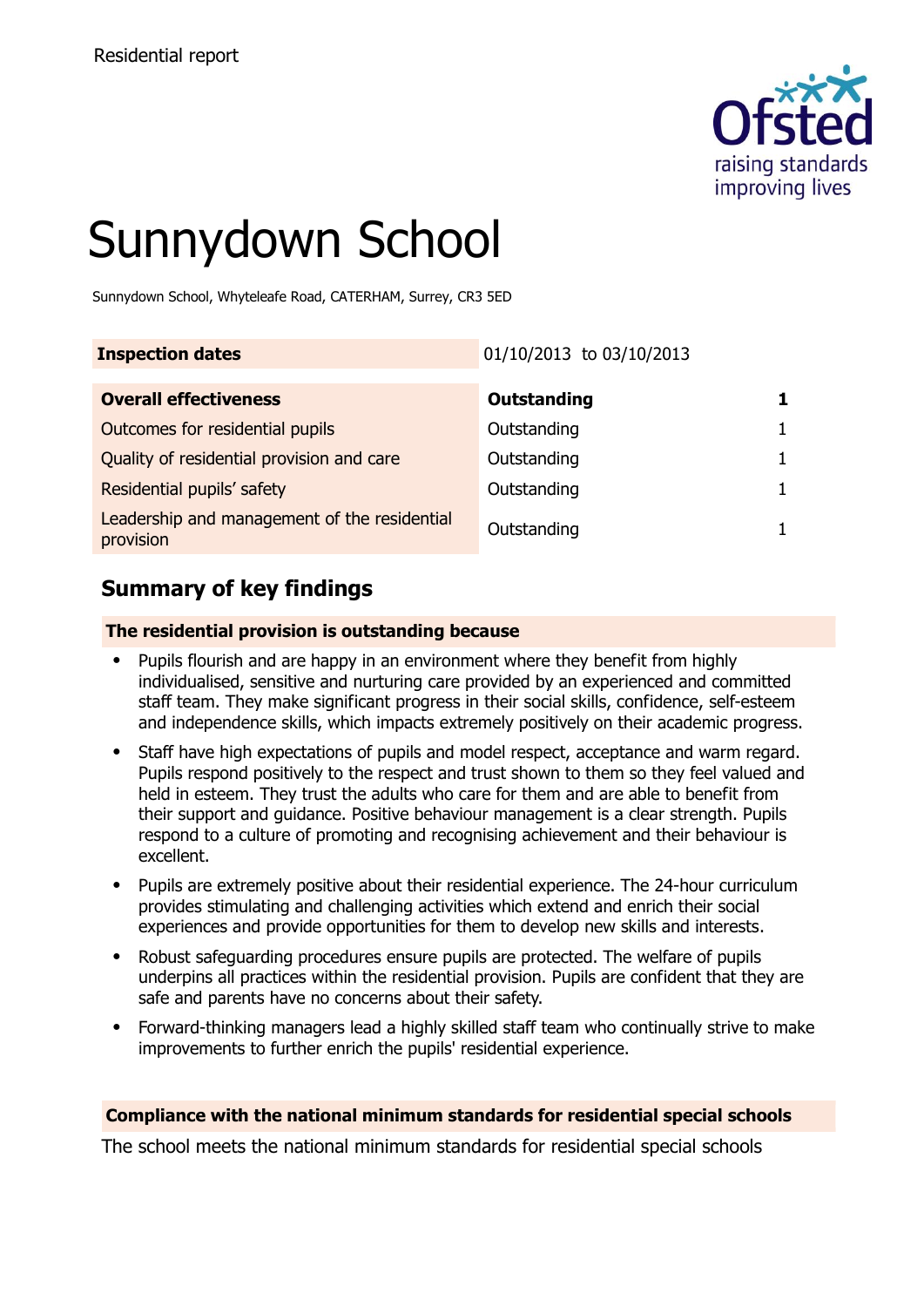# **Information about this inspection**

The school was given three hours notice of the inspection. Both residential facilities were visited. Meetings took place with the residential pupils, headteacher, head of care, deputy head of care, bursar, safeguarding officer, the care staff team, chair of governors, two parents and the external visitor. Other inspection activities included: two evening meals taken with residential pupils; observation of parents' induction evening; observation of independence training evening activity; examination of key records and policies; and examination of surveys and school questionnaires.

## **Inspection team**

Janet Hunnam Lead social care inspector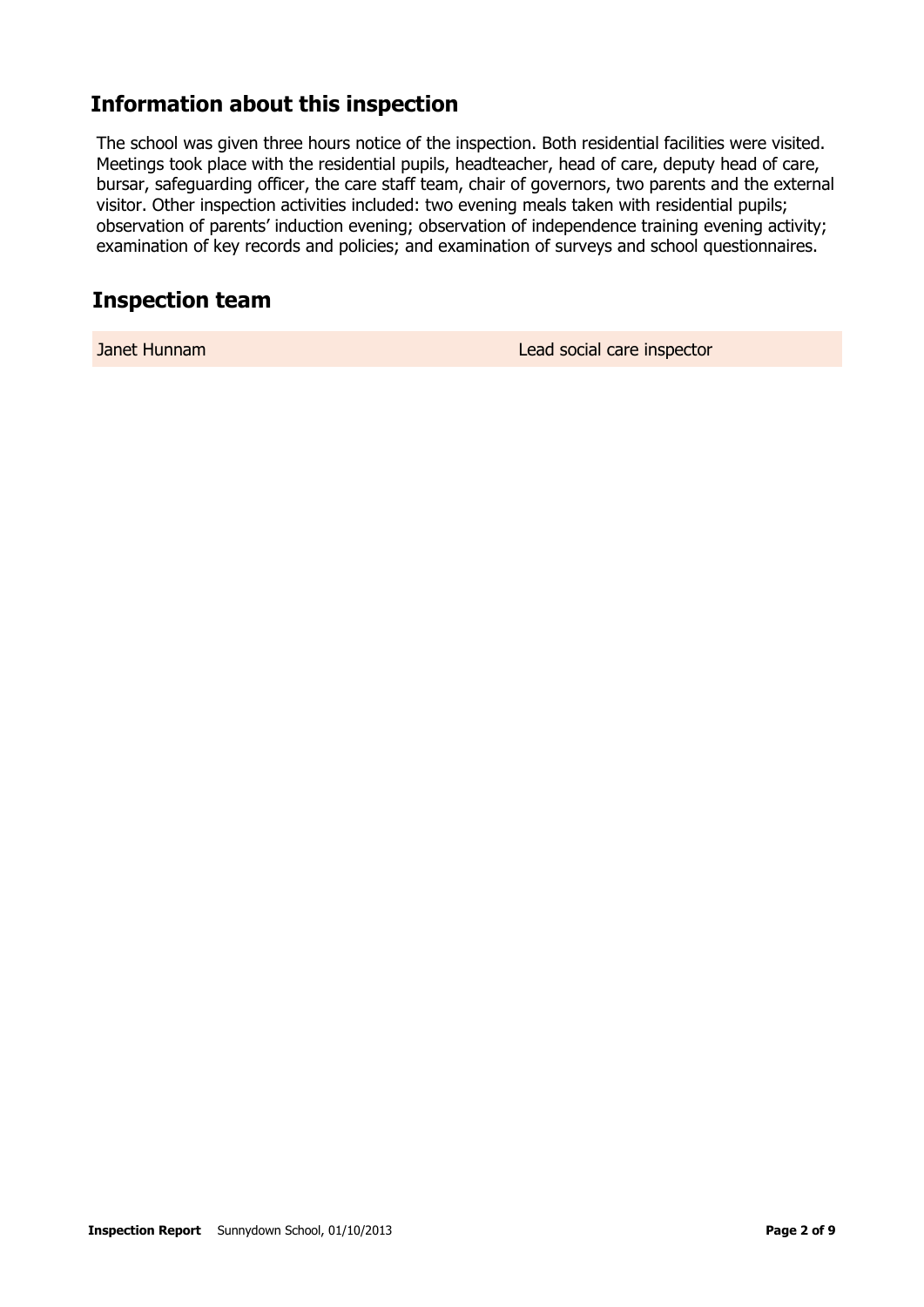# **Full report**

# **Information about this school**

This is a residential and day school for boys aged 11 to 16 years, who have an emotional or learning difficulty. The school is fully maintained by the local authority and currently has 82 pupils, of whom 34 are weekly boarders. All pupils have a statement of special educational needs and a number have social communication disorders, such as Asperger's Syndrome. The boarding accommodation is separated into two areas; the juniors reside in the main school building and seniors occupy the first floor of a teaching block. The school is situated in a residential area in Caterham. It was last inspected in May 2012.

# **What does the school need to do to improve further?**

- Ensure the policy and procedure for pupils going missing makes clear reference to its compatibility with the local Runaway and Missing from Home and Care protocols and procedures applicable to the local area.
- Ensure all policies are updated and reviewed in line with the published review date.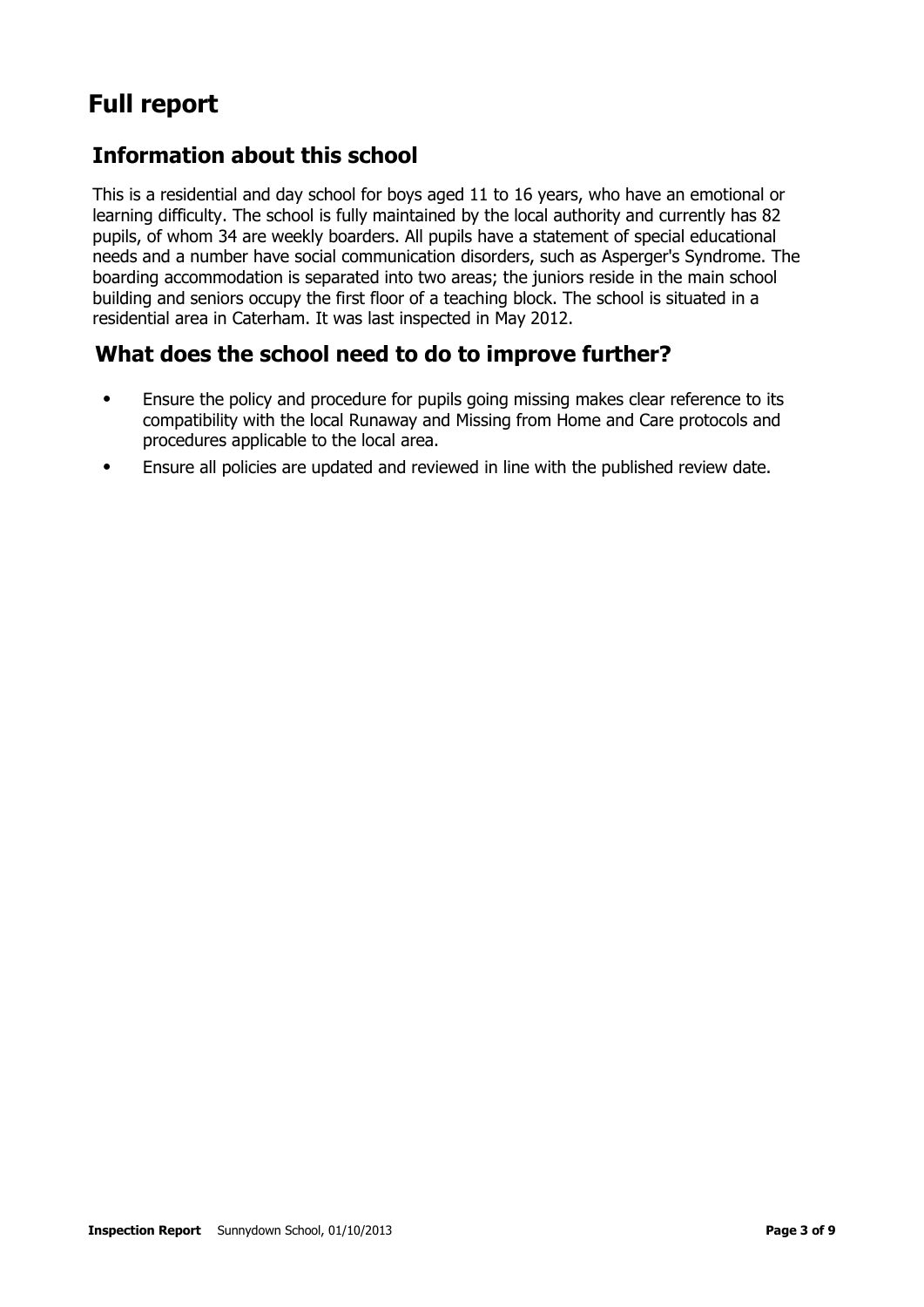# **Inspection judgements**

### **Outcomes for residential pupils Outstanding**

Outcomes for residential pupils are outstanding. Pupils choose to reside at the school and speak very positively about their residential experience. They thrive, flourish and thoroughly enjoy their time in the residential setting. A pupil commented, 'I just love it.' A parent commented that the provision is, 'absolutely fantastic and my son is a much happier child'. Another commented, 'I think the school has worked excellent magic on my son.'

Residential pupils make remarkable personal development and progress. Parents comment that their son is, 'a different child', and that there is, 'a massive improvement in all areas'. Pupils develop confidence, social skills, meaningful friendships and achieve very good academic progress. Extremely strong relationships are the foundation of the support and care pupils receive, together with consistent routines and boundaries. Consequently, pupils develop trust in the adults who guide and care for them and they respond positively to the support offered. The ethos of the residential provision includes acceptance and respect for each other. Pupils are tolerant and supportive of each other within a strong community culture.

There is a strong focus on developing independence skills and preparing pupils for leaving school and the next stage of their life. Residential staff fully integrate the Fit 4 Life programme into the 24-hour curriculum. All pupils participate in this programme at a level and pace appropriate to their individual needs. Pupils make significant progress in this area and parents comment, 'he seems to do tasks he would never do before', and another commented, 'he has gained confidence in his ability to look after himself and do things for himself'. Pupils are developing life skills that will positively affect them as they become young adults.

### **Quality of residential provision and care Outstanding**

The quality of residential provision and care at the school is outstanding. Pupils who choose to become boarders benefit from highly individualised, sensitive and nurturing care provided by an experienced and committed staff team. Induction to boarding is well planned, taking into consideration the specific needs of the pupil and the requirements of the larger group, ensuring pupils achieve a successful and confident introduction to new routines. Staff provide perceptive support during the initial residential period, with close liaison with the family to help the pupil settle in to residential life. Parents comment that communication is 'excellent' and staff 'have an excellent understanding of my son's needs'. Staff frequently contact parents, not just when they have concerns, but also when a pupil has made progress, however small the step.

The school views the residential service as integral to its provision. Effective and cohesive links across the school ensure education and residential staff share information. Such an approach leads to pupils receiving consistent support and guidance in all areas of school life. Parents and pupils comment extremely positively about residential staff. Parents' comments include, 'staff really do care and are passionate about meeting pupils' needs', and, 'all care staff offer such fantastic support to parents and children'. Pupils commented, 'staff are like a second mum', 'know us very well', and, 'everyone is really kind to me and I love boarding. I feel like I'm at home'.

An innovative approach to care planning fully involves pupils. Each pupil has a care book, which includes 'all about me' information with individual targets. Pupils update their care book daily and care staff review these plans weekly with comments on their progress. Pupils are enthusiastic about this new system and are eager to improve.

Pupils have access to a stimulating and wide range of activities. Pupils report, 'there is always something to do', and confirm there is a choice of activities to suit everyone's individual interests.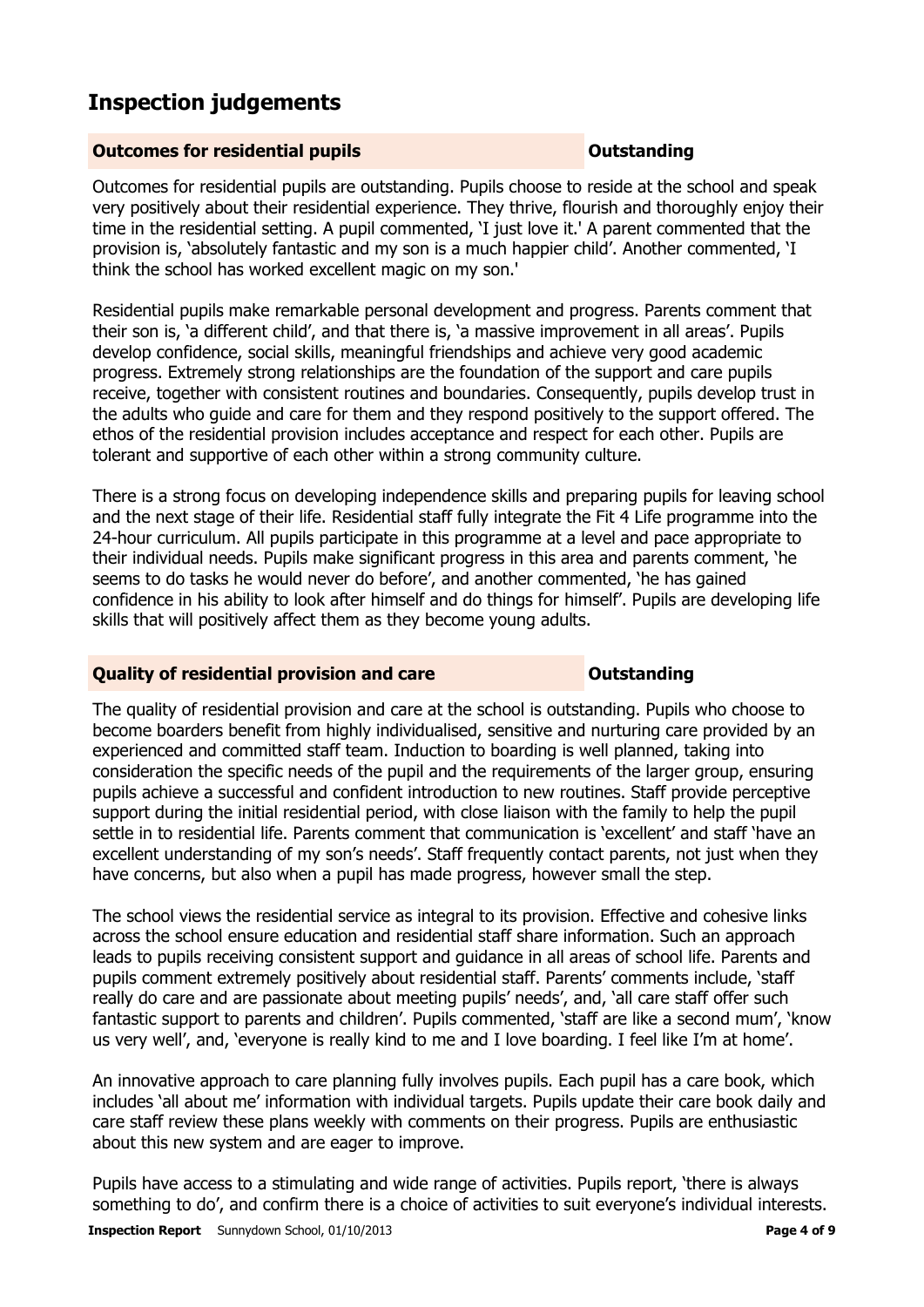They positively engage in leisure pursuits both on site and in the wider community. They also participate in clubs in the community such as a cricket club, youth club and athletic club. Consequently, they extend and enrich their social experiences and develop their self-confidence and self-esteem. Furthermore, there are opportunities to develop their leadership and interpersonal skills by taking part in the Duke of Edinburgh award scheme. Parents comment that their son, 'does so many more activities through boarding', and another commented how they are, 'thrilled and appreciate the support and range of experiences that boarding has opened up for our son'.

The health of residential pupils has a high priority. Staff receive training to ensure they fully support the health needs of pupils and any specific medical requirements. All staff are competent in administering medication and managers robustly monitor the system. Staff have an excellent understanding of the pupils' needs and respond to their emotional needs with warmth and sensitivity. A pupil stated, 'staff don't like us to be sad and they sort things out'.

Pupils thoroughly enjoy the food on offer, which is healthy, nutritious and varied. Meal times are social occasions where pupils interact appropriately with staff and their peers. Special dietary requirements are very well catered for. Pupils describe the food as, 'great', and parents appreciate the varied menu, enabling the pupils to try new food.

Accommodation for pupils is comfortable, homely and well maintained with an on-going programme of decoration and refurbishment. There are suitable communal spaces for relaxation. Individual bedroom spaces have sufficient storage for personal possessions and pupils are encouraged to personalise their areas, giving them a sense of identity.

### **Residential pupils' safety CONSTANDING CONSTANDING CONSTANDING CONSTANDING CONSTANDING CONSTANDING CONSTANDING CONSTANDING CONSTANDING CONSTANDING CONSTANDING CONSTANDING CONSTANDING CONSTANDING CONSTANDING CONSTANDING**

The arrangements in place to ensure pupils are safe and protected from harm are outstanding. A parent stated, 'my son is very safe', and pupils report they feel safe at the school. Pupils have access to adults other than staff to talk to if they are worried about anything but pupils are confident in approaching staff with any concerns. A pupil stated, 'I can tell staff anything', and, 'the staff are always here for me'.

Safeguarding pupils is a priority. Recruitment processes are robust. The school rigorously checks adults to ensure they are appropriate to work with children. Clear policies and procedures reflect the vulnerabilities of pupils and these, together with up-to-date training, fully support staff to provide excellent safeguarding measures. All staff receive appropriate child protection training. The head of care is suitably qualified and experienced, and is the designated child protection lead officer. Staff are confident in their safeguarding role and alert in recognising causes for concern and taking appropriate action to protect pupils.

Staff take bullying seriously and pupils report that incidents are rare. A pupil stated, 'if it happens, it is dealt with straight away'. Pupils do not leave the site without permission but procedures are in place for staff to take prompt action to protect pupils should this occur. However, the procedures do not make it clear that they are compatible with the local Runaway and Missing from Home and Care protocols and procedures applicable to the local area.

Promoting positive behaviour is a clear strength of the school. Staff have high expectations of pupils and model respect, acceptance and warm regard. The atmosphere within the residential provision is friendly, relaxed and informal, with pupils responding positively to the respect and trust shown to them so they feel valued and held in esteem. Consequently, their behaviour is excellent and they distinctly benefit from such positive relationships with staff and their peers. Recognising and rewarding achievement is inherent in the culture and pupils are excited by the 'Star of the Week' reward system. Staff receive regular training in behaviour management but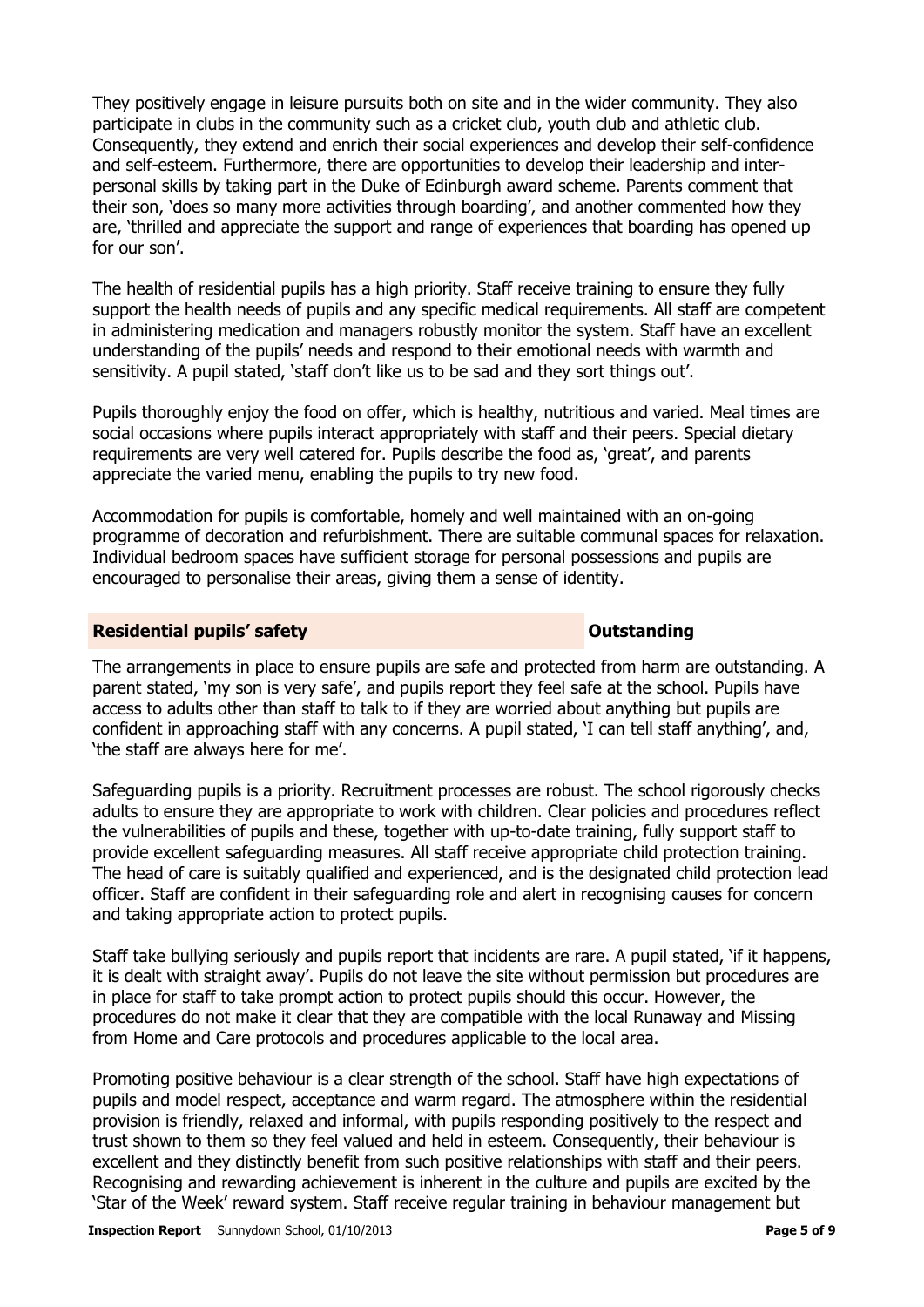respond to all instances of negative behaviour without the necessity for physical intervention. Staff have not used physical intervention for over seven years. They also use sanctions infrequently.

Staff effectively monitor the safety of the residential provision. They regularly implement a range of health and safety checks, fire safety checks and fire drills. Risk assessments are rigorous but do not limit pupils from engaging fully in activities and leisure pursuits.

#### **Leadership and management of the residential provision Outstanding**

Leadership and management of the residential provision are outstanding. The headteacher provides inspirational leadership, guiding staff and pupils to achieve excellent progress. The dynamic head of care works closely and collaboratively with the senior management team, and all staff view the residential provision as a valuable and integral part of the school, central in advancing pupils' academic, personal, social and emotional development. The head of care leads a stable, knowledgeable staff team who continually strive to enhance the care and welfare of pupils. Pupils benefit from clear, consistent routines and boundaries, which contribute to their feeling of safety. Staff know the pupils and their families very well, enabling them to provide highly individualised, nurturing care, support and guidance.

Staffing levels are sufficient to provide high quality care. Staff receive regular supervision with additional on-going informal guidance and discussion. Appropriate training further supports them to undertake their roles effectively.

The head of care regularly monitors residential provision, which ensures the service continues to evolve to provide opportunities for pupils to develop and make progress. An external visitor visits each half term and provides a written report, which, together with reports following governors' visits, further underpin evaluation of the service to maintain high standards of care. The head of care is passionate about not just maintaining high quality care, but is committed to improving the standard of care to support pupils' progress. The recent introduction of care books in which pupils fully engage with setting their goals and reviewing their targets daily, is an excellent example of her forward-looking approach to benefit pupils. The school has addressed the action points from the previous inspection.

Complaints procedures are effective, with highly visible information around the school for pupils to know who they can contact if they wish to raise a concern. This information includes contact details for the pupil advocate and external visitor. Pupils have a child-friendly booklet explaining the complaints procedure with contact information. The school has not received any formal complaints from pupils since the last inspection. Pupils are aware of this process and the pupil advocate and external visitor are well known to them. However, pupils are confident that they can speak to staff about any worries and that staff will listen and respond to their views. Staff make every effort to consult pupils, listen to their views and opinions, explore their ideas and put them into practice. Residential pupils have a forum, which meets regularly to discuss aspects of residential life. Pupils complete questionnaires as a further avenue of consultation. The open culture ensures staff take the views of pupils into account throughout their care. The school has received one complaint since the last inspection, which was thoroughly investigated.

Pupils have a wide range of diverse and complex needs, which the staff team fully address. Staff are acutely aware of the specific vulnerabilities of pupils and work tirelessly to ensure pupils feel valued and respected through positive individualised input. Parents report excellent communication from the staff team. All key records and policies are in place. However, some policies require minor updating.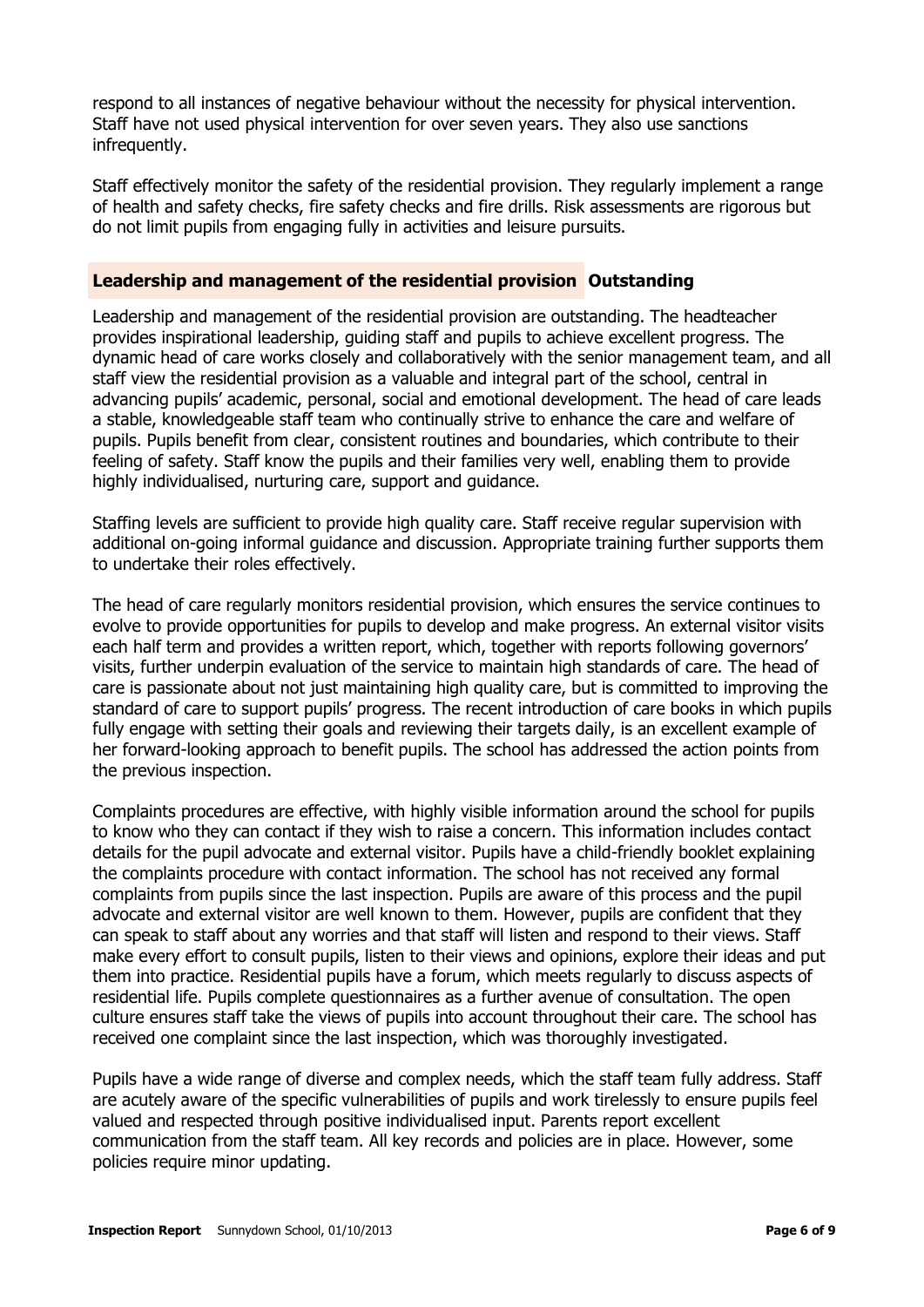# **What inspection judgements mean**

| <b>Grade</b> | <b>Judgement</b> | <b>Description</b>                                                                                        |
|--------------|------------------|-----------------------------------------------------------------------------------------------------------|
| Grade 1      | Outstanding      | A school which provides an exceptional quality of care and<br>significantly exceeds minimum requirements. |
| Grade 2      | Good             | A school which provides a high quality of care that exceeds<br>minimum requirements.                      |
| Grade 3      | Adequate         | A school which meets minimum requirements but needs to<br>improve the quality of care it provides.        |
| Grade 4      | Inadequate       | A school where minimum requirements are not met and the<br>quality of care has serious weaknesses.        |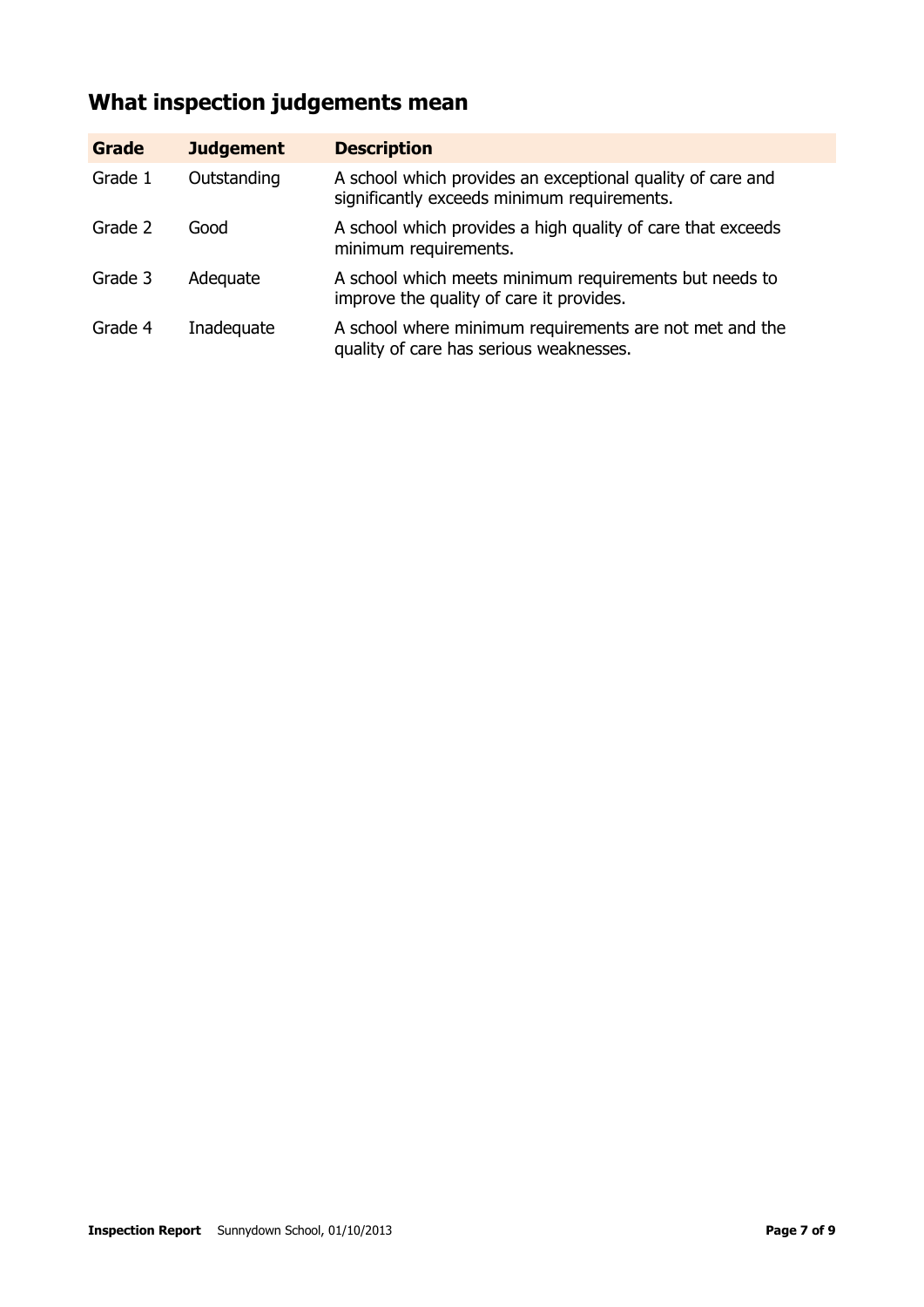# **School details**

| Unique reference number             | 125458   |
|-------------------------------------|----------|
| Social care unique reference number | SC013896 |
| <b>DfE</b> registration number      | 936/7014 |

This inspection was carried out under the Children Act 1989, as amended by the Care Standards Act 2000, having regard to the national minimum standards for residential special schools.

| <b>Type of school</b>                | Maintained     |
|--------------------------------------|----------------|
| <b>Number of boarders on roll</b>    |                |
| <b>Gender of boarders</b>            |                |
| <b>Age range of boarders</b>         |                |
| <b>Headteacher</b>                   | Mr M Armstrong |
| Date of previous boarding inspection | 01/05/2012     |
| <b>Telephone number</b>              | 01883 342281   |